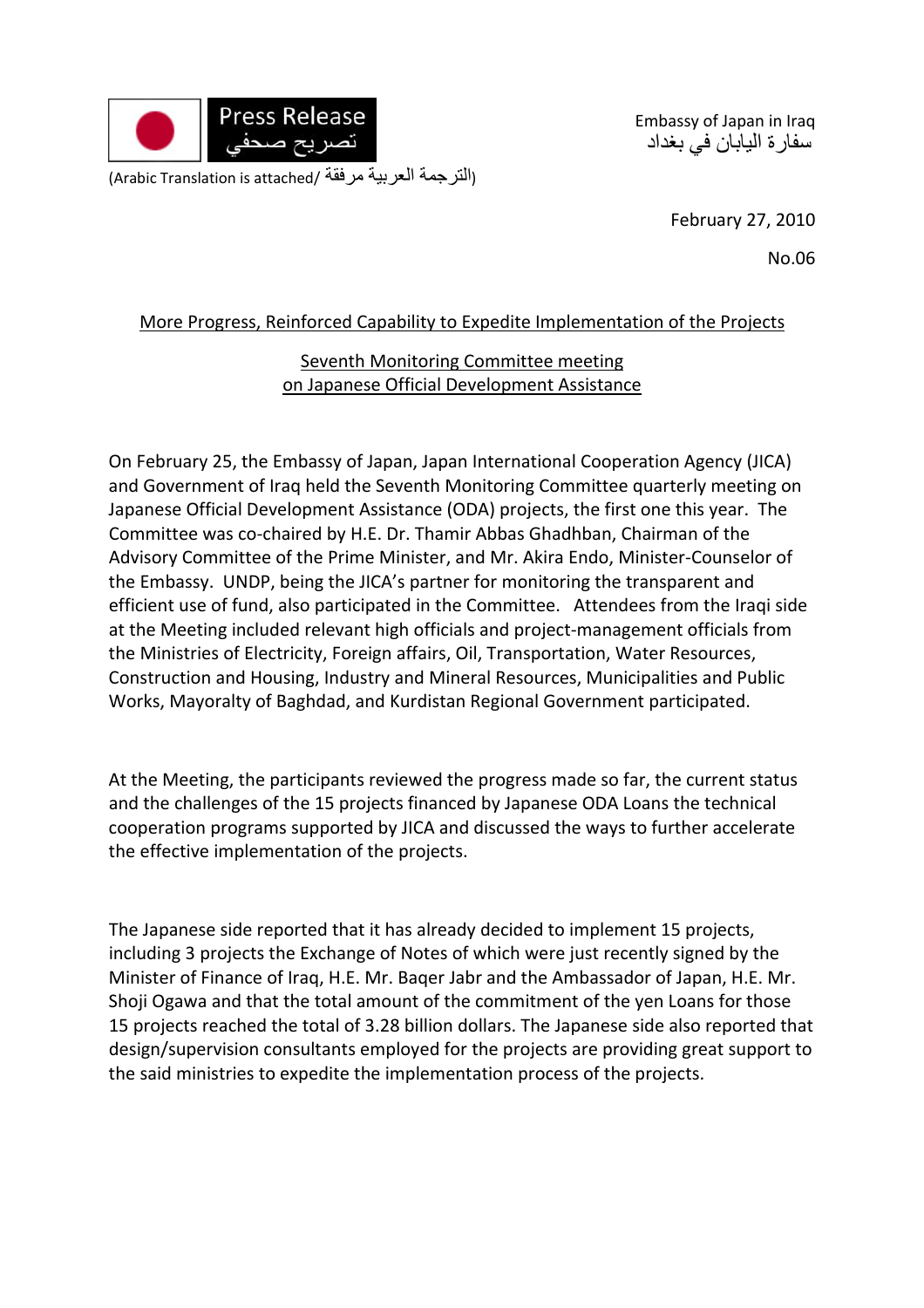

The Iraqi side explained the progress and the challenges of the projects. It is worth mentioning that representatives of the Kurdistan Regional Government and Ministry of Transport reported that their projects (Electricity Sector Reconstruction Project in Kurdistan Region and Port Sector Rehabilitation Project in Umm Qasr, respectively) successfully reached to the stage of supply of goods and services.

JICA acknowledged the acceleration of implementation of the projects through the accumulation of skills and experience within the relevant ministries on transparent and efficient selection of consultant firms or suppliers.

Both sides shared the need to further make efforts to accelerate the implementation of the projects building upon the progress and achievements made so far. They also shared the importance to continue this quarterly Committee meeting, as an established bilateral mechanism.

The Government of Japan, JICA and various Japanese companies has been actively assisting Iraq in reconstruction. Up to date, grant-aid programs of worth \$1.7 billion have been completed, and now JICA and various ministries are executing 15 infrastructure projects in the areas of electricity, oil, water and sanitation, irrigation, transportation, and industry utilizing Japanese ODA Loans.

The Monitoring Committee meeting on Japanese ODA has been held since July 2008 to (1) monitor the progress and challenges of the projects financed by Japanese ODA Loans and propose ideas for effective implementation, and (2) monitor the progress of technical cooperation programs.

The Embassy of Japan hopes that Japan's financial and technical cooperation continue to contribute to further reconstruction and economic development of Iraq, as well as to strengthen the excellent and friendly ties between the two countries.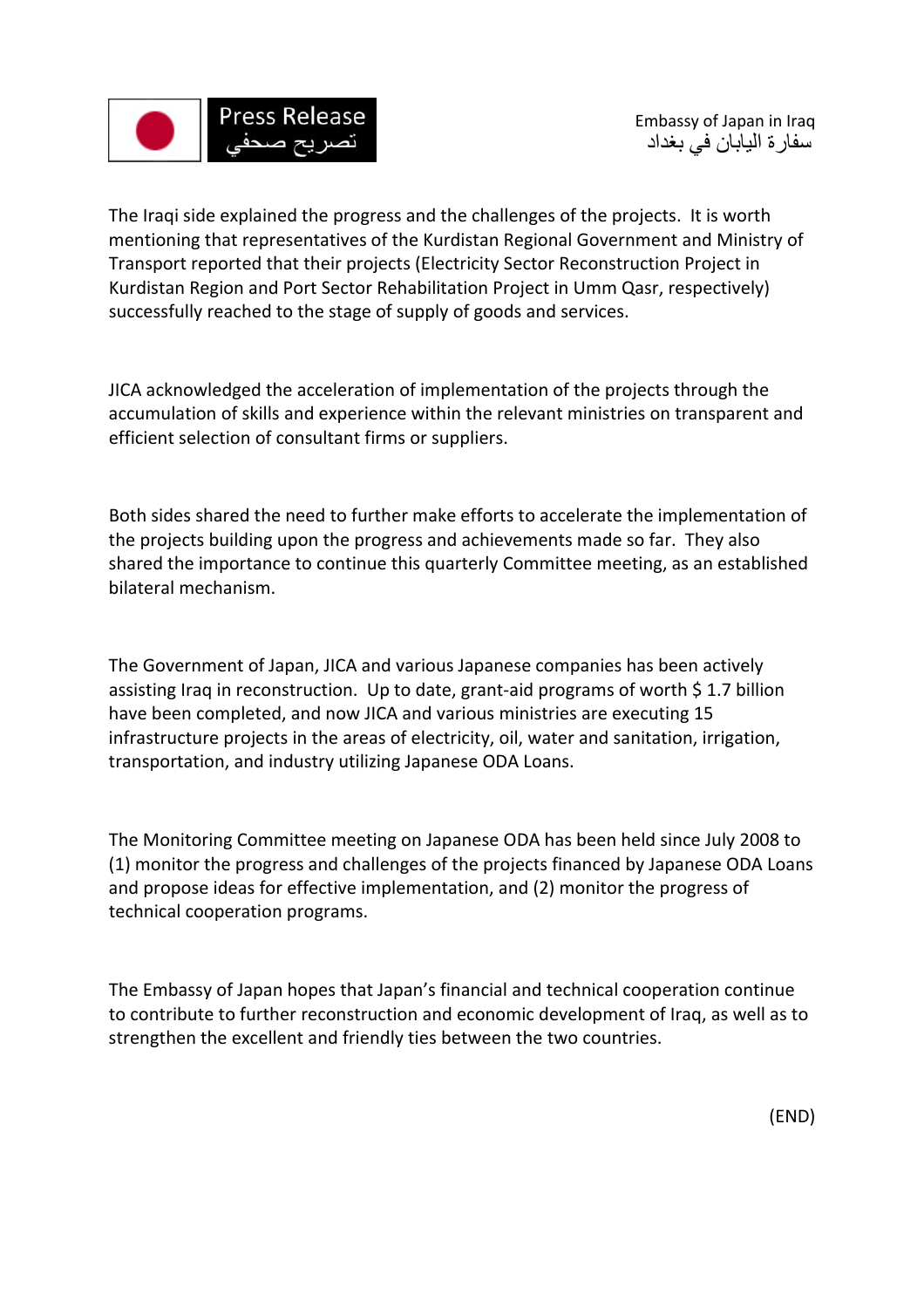

Embassy of Japan in Iraq سفارة اليابان في بغداد

(ترجمة غير رسمي) **التاريخ: 27 شـباط 2010** 

**الرقم: 06** 

## **" الاجتماع السابع للجنة مراقبة المساعدات الانمائية الرسمية اليابانية " لمزيد من تقدم المشاريع وتعزيز القدرات لتعجيل تنفيذ لمشاريع**

 في 25 شباط ، عقدت سفارة اليابان والمؤسسة اليابانية للتعاون الدولي (جايكا) وحكومة العراق الاجتماع الفصلي السابع للجنة مراقبة مشاريع المساعدات الانمائية الرسمية اليابانية ( ODA ) و الذي يعد الاول لهذا العام. ترأس اللجنة الدكتور ثامر عباس غضبان (رئيس هيئة مستشاري رئيس الوزراء) والسيد اكيرا اندو (وزير مستشار في السفارة) . ان برنامج الامم المتحدة الانمائي قد شارك ايضا في اللجنه باعتبارة شريك لمؤسسة جايكا في مراقبة شفافية وكفاءة استخدام التمويل. ضم الحضور عن الجانب العراقي كبار المسؤولين و مسؤلي ادارة المشاريع من ذوي العلاقة من وزارات الكهرباء و الخارجية و النفط و النقل و الموارد المائية و الاعمار و الاسكان و الصناعة و المعادن و البلديات و الاشغال العامة و امانة بغداد و حكومة اقليم كر دستان.

قام المشاركون خلال اللقاء باستعراض التقدم المنجز الى الان للمشاريع 15 الممولة من قبل قروض المساعدات الانمائية الرسمية اليابانية و حالتها الراهنة و التحديات التي تواجها. آما قام المشاركون خلال باستعراض التقدم المنجز و الحالة الراهنة لبرامج التعاون الفني المقدمة من قبل جايكا وكذلك ناقشوا سبل تعجيل التنفيذ الفاعل للمشاريع.

ذآر الجانب الياباني انه قد قرر بالفعل تنفيذ المشاريع -15 بما في ذلك 3 مشاريع تم توقيع تبادل المذكرات الخاصة بها مؤخراً من قبل معالي السيد باقر جبر (وزير مالية العراق) و سعادة السيد شوجي أوغاوا (سفير اليابان)- آما ان المبلغ الاجمالي لقروض المساعدات الانمائية الرسمية اليابانية المقدمة بلغ 3.28 مليار دولار لهذه المشاريع .15 آما ذآر الجانب الياباني ان مستشاري التصميم و الاشراف العاملين في هذه المشاريع يقدمون دعماً آبيراً للوز ارات المذكورة لتعجيل عملية تنفيذ المشاريع.